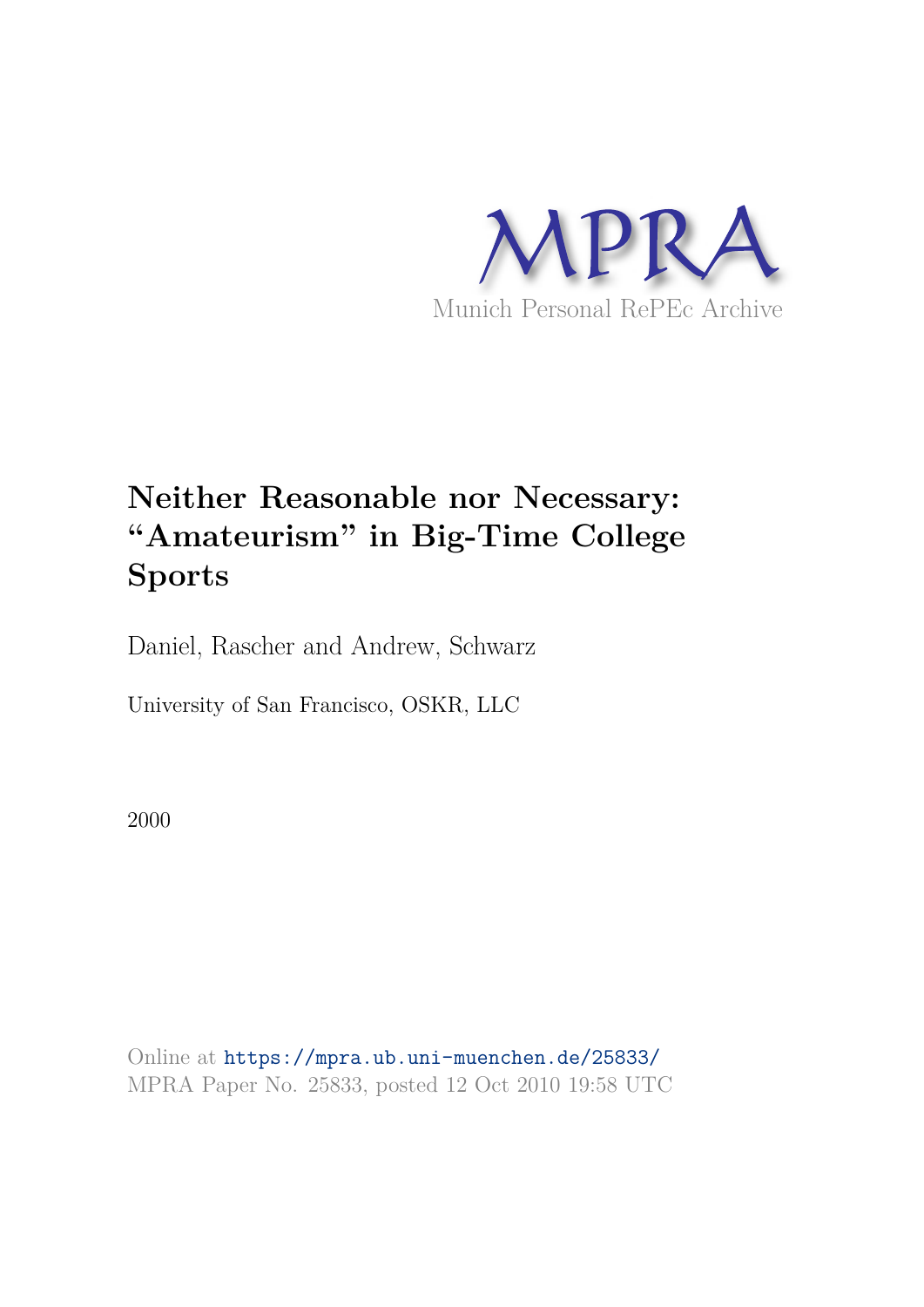## **Neither Reasonable nor Necessary: "Amateurism" in Big-Time College Sports**

Daniel A. Rascher<sup>[\(](#page-17-0)</sup>

Andrew D. Schwarz<sup>[\(](#page-17-1)</sup>

"Student participation in intercollegiate athletics is an avocation, and student-athletes should be protected from exploitation by professional and commercial enterprises."

-- NCAA Bylaws, Article 12

As the financial stakes in intercollegiate sports continue to rise, the issue of the NCAA's efforts to restrain the compensation of college athletes – particularly those in football and men's basketball – grows increasingly important. The NCAA has long maintained that amateurism is an essential component of the product it sells and that its rules regulating the compensation of athletes are procompetitive because they preserve amateurism and thereby maintain competitive balance. Yet, if amateurism is what consumers of college sports demand, there ought to be no need to collude to preserve it. If fans prefer high-quality university affiliated sports, amateurism is neither a reasonable nor necessary restraint to creating a product, and concerted action to preserve amateurism is mere wage fixing.

In 1992, Arthur Fleisher, Brian Goff, and Robert Tollison published a book examining the NCAA through the lens of cartel economics.<sup>[1](#page-17-1)</sup> They concluded that the NCAA was indeed a cartel with monopsony power in the labor market for athletes. Revenues have doubled since the time they drew their conclusions. Not only does the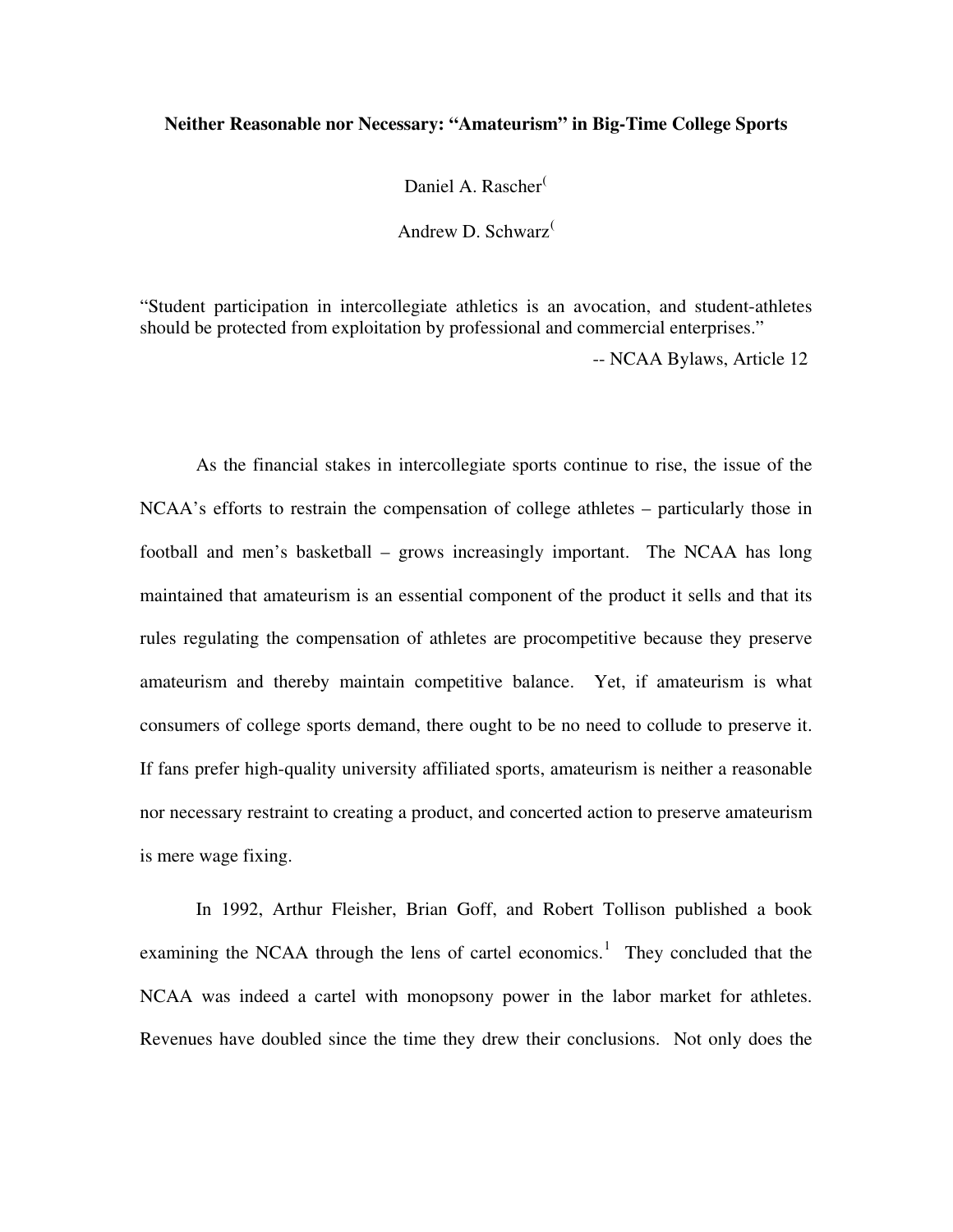NCAA have monopsony power over athletes, but athletes' forgone rents<sup>[2](#page-17-1)</sup> are huge and increasing rapidly. $3$ 

The NCAA and its member schools generate very large revenues, even by professional sports leagues standards. NCAA accounting takes great pains to mask profit as expenses (by allowing schools to charge their athletic programs high prices for selfsupplied services, by funneling surpluses into premium facilities, which are charged against the athletic program, but which benefit the campus as a whole, and other ruses). Yet even by their own creative standards, NCAA data shows that revenues, which stood far above expenses in 1989, have outstripped costs over the last decade, and promise to grow even faster with the NCAA's new basketball contract for  $2002 - 2013$ .<sup>[4](#page-17-1)</sup>

Despite the profitability of the NCAA, the term "cartel" may not perfectly describe the NCAA and its member institutions, primarily because an individual athletic team cannot produce an athletic event by itself. The NCAA is more appropriately described as a joint venture that has, like other joint ventures, certain aspects that must be agreed upon.

While it is necessary for the NCAA to set rules regarding scheduling and safety and the like, an agreement among all of its members not to compete for its most important resource, the athletes, is unnecessary and unreasonable. It lowers the quality of the game and exploits the athletes. This unjustified activity should not be legalized simply by defining it as an essential component of the product being offered, especially without that claim being rigorously scrutinized by the courts. From the point of view of antitrust economics, the NCAA's claims ultimately rest on an unproven assumption: fans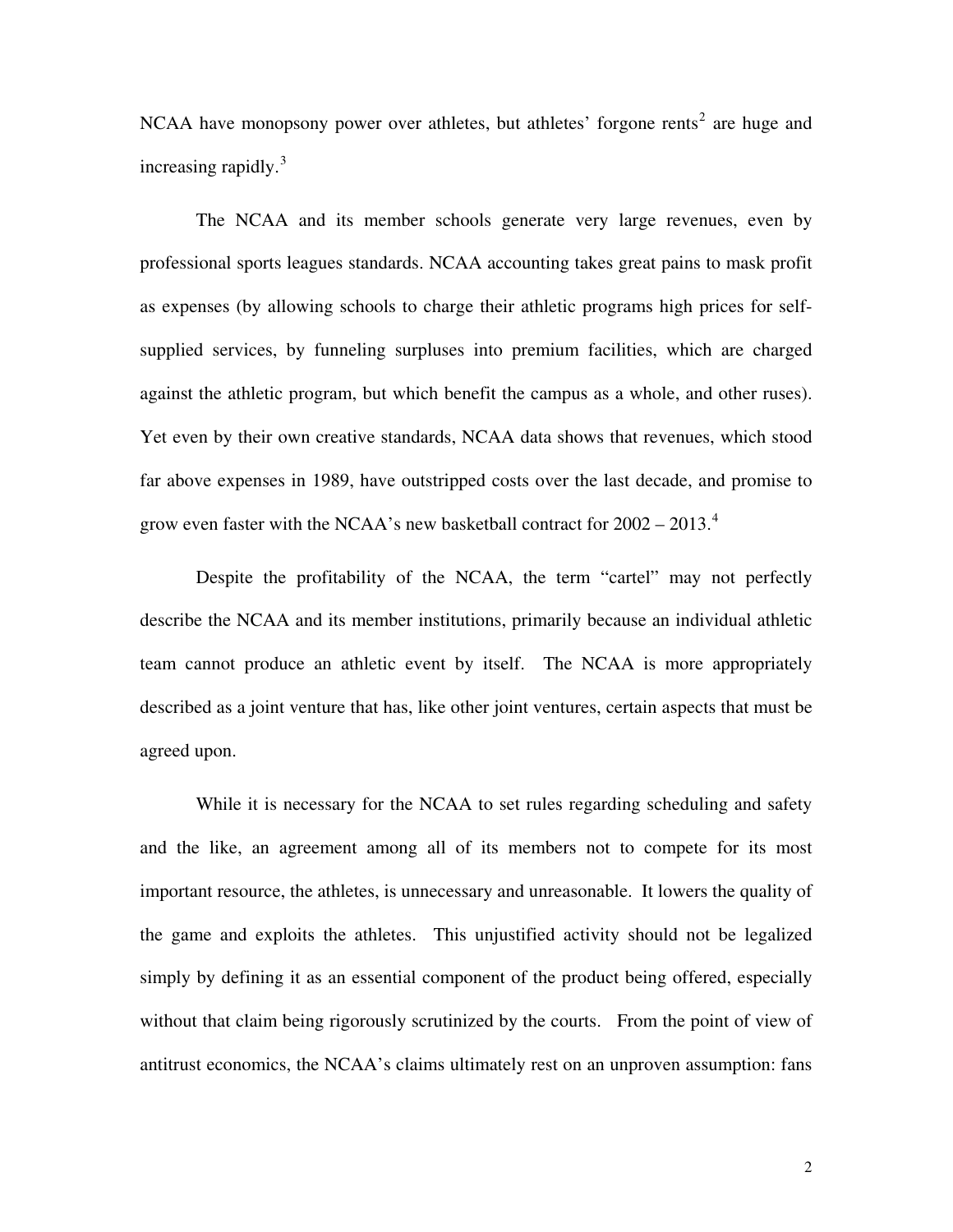preference for amateurism is a *sin qua non* of college sports. If this is not true, the NCAA has no reasonable defense for its otherwise collusive wage fixing.

#### **The NCAA and Cartel-like Actions**

*Per se or Rule of Reason Analysis*. In most industries, the courts would normally view a joint venture of almost all major suppliers or purchasers in the market as an illegal cartel. An agreement to set the wages of an entire class of employees would be ruled per se illegal.<sup>[5](#page-17-1)</sup> However, in sports, the courts have also ruled that certain types of otherwise per se illegal horizontal restraints are necessary to allow the product to exist at all and have adjudicated these cases using rule of reason analysis.<sup>[6](#page-18-0)</sup>

This special application of rule of reason analysis to sports joint ventures has been developed through a substantial body of case law. These cases generally have held that sports leagues are procompetitive joint ventures necessary to create a product, such as NFL football, so that some level of what would otherwise be labeled collusion is accepted as a procompetitive activity necessary to create the product.<sup>[7](#page-18-0)</sup> Consequently, the courts have given these procompetitive joint ventures fairly wide latitude in creating what are deemed to be reasonable ancillary restrictions to maintain the procompetitive joint venture. Thus, the concerted effort of the NCAA schools to restrict wages would certainly be tried under the rule of reason.

*Market Definition Under the Rule of Reason*. In traditional rule of reason analysis, determining whether the NCAA has market power and can thus effectively act like a cartel first involves defining a relevant geographic and product market. Second, an examination of whether the NCAA has market power (often measured through market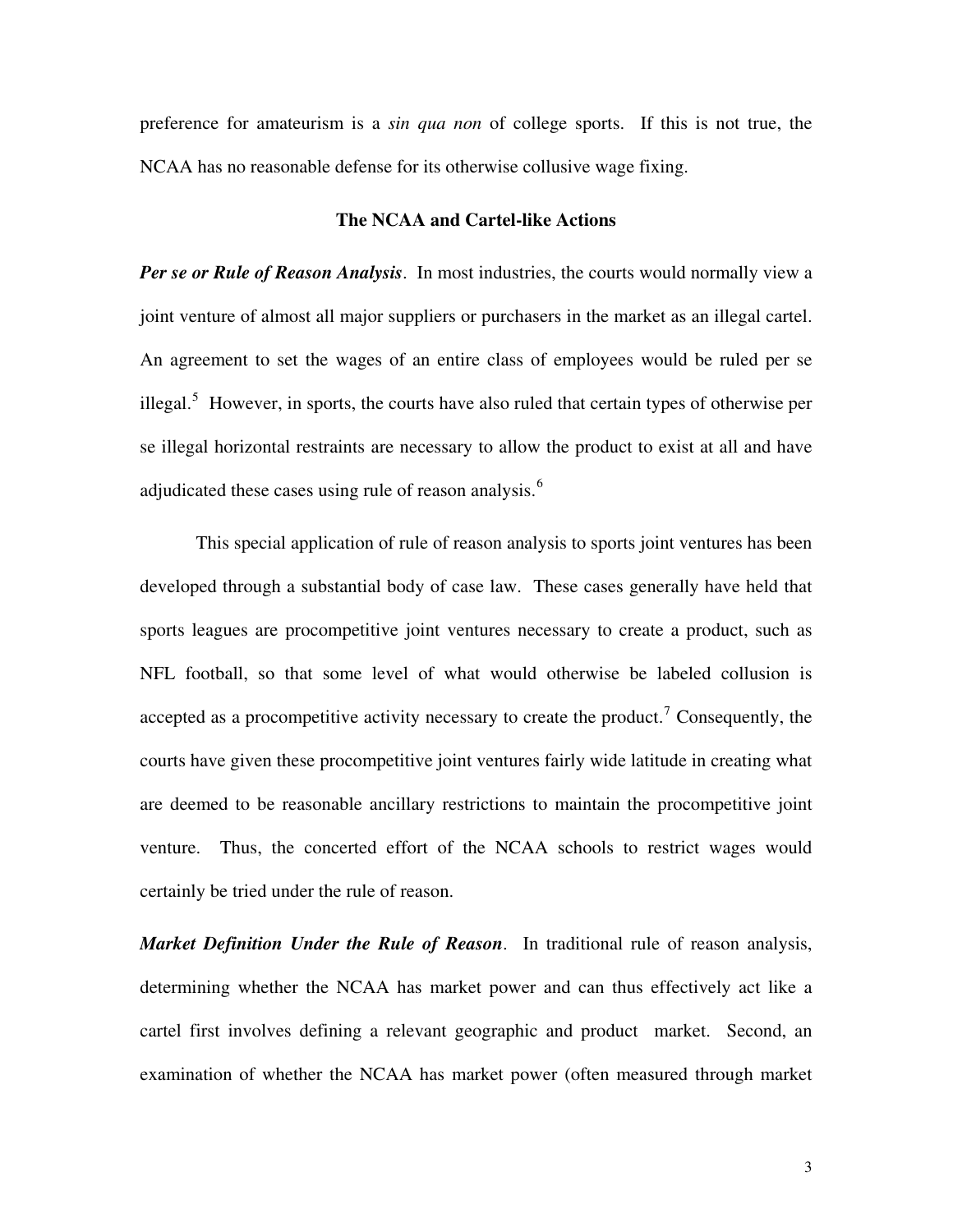share and concentration) and the impact from any potential entrants is required. Finally, positive and adverse effects are weighed against each other to determine whether the conduct is pro- or anticompetitive on the whole.

*Geographic and Product Markets*. The relevant geographic market is generally accepted to be the United States, given the general lack of university-based "big-time" sports outside the United States, and the primarily national recruiting market for premier college athletes.

Previous cases have determined that the product produced by the NCAA is collegiate sports, thus making the NCAA a de facto monopolist/dominant supplier of the product. The only other competitor is the National Association of Intercollegiate Athletics (NAIA), an association of schools with very small athletic programs that do not generate any significant revenues and do not compete for premier college athletes. The NCAA's market share is most likely in the upper 90 percent range for college athletics. As noted by Fleisher et al., "For all practical purposes, the NCAA today directs and controls all major revenue-producing collegiate athletic events."[8](#page-18-0)

Of course, when it comes to acquiring talent, the likely product market would be the market for the playing services of college-age athletes, perhaps more narrowly defined to cover the two revenue generating sports, football and men's basketball. In this market, the NCAA is also a dominant purchaser. However, a handful of athletes eligible for NCAA play elect to forgo one or more years of collegiate eligibility (sometimes all four) to play professionally, and in this respect, professional sports leagues do compete for talent with the NCAA. $9$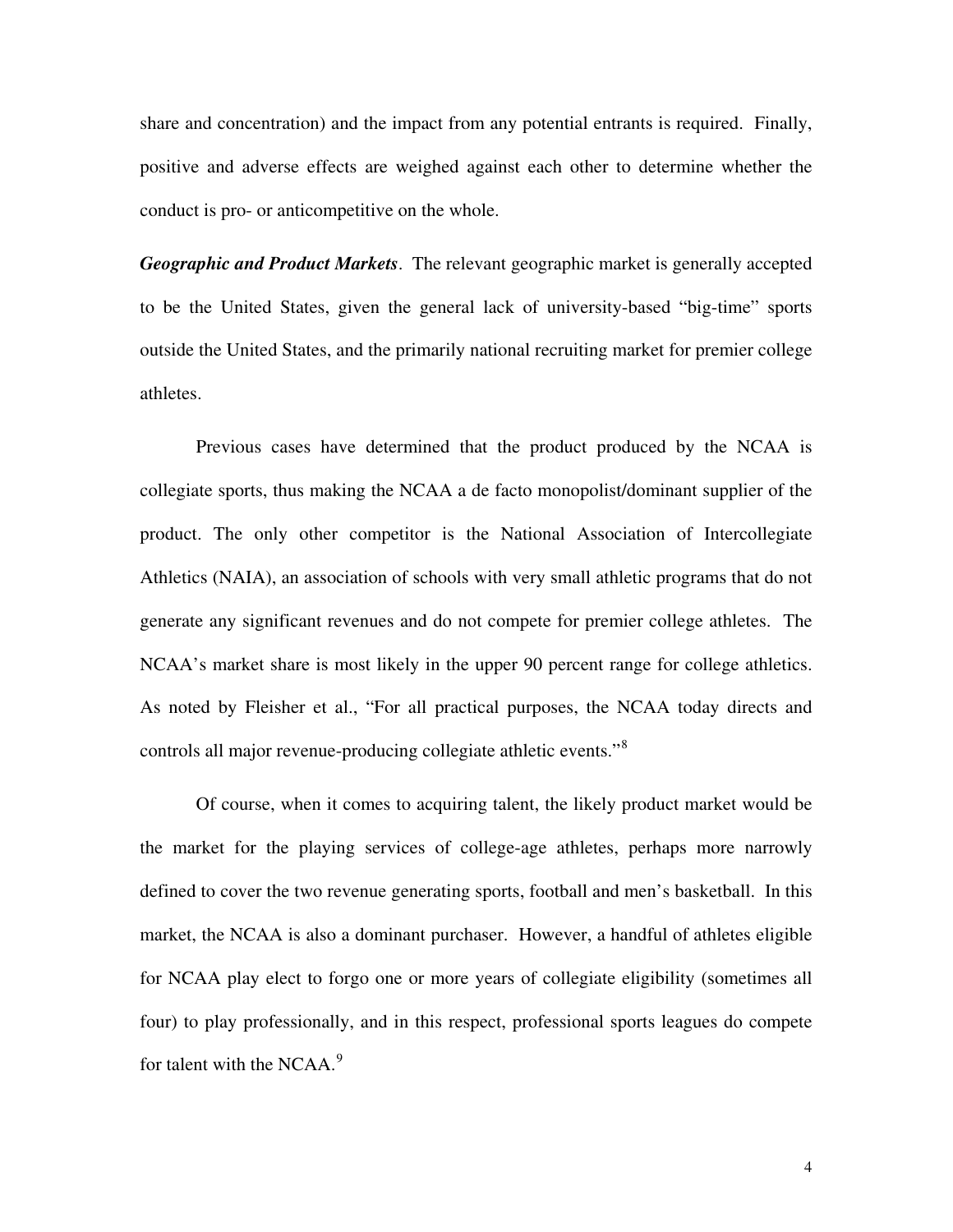If this sliver of competition were sufficient to discipline the wage regime in the NCAA, the NCAA might be able to argue that it is not able to exercise market power, despite its dominant market share. If this were true, we would see wage competition on the fringes for the very best talent, with schools offering a player like Stephon Marbury financial inducements to remain in college rather than turning pro after one year at Georgia Tech. Instead, we see efforts by the NCAA to impede whatever competition might be afforded by the professional leagues by such actions as the no-agent rule, whereby a player will be banned from the NCAA for life for merely asking an agent to determine whether professional leagues potentially compete for his services.<sup>[10](#page-18-0)</sup>

The NCAA is also trying to insulate itself from competition from the NBA by non-compete agreements, as in a recent meeting among the NCAA, the NBA, and the National Basketball Players Association to discuss methods to prevent underclassmen from entering the professional basketball draft.<sup>[11](#page-18-0)</sup> In any other setting, an agreement among employers not to hire college students who have not attended four years of school would certainly be illegal. The NCAA's efforts to hoard skilled athletes may show that the two leagues do compete on the margin for the very best talent, but it is even stronger evidence that the NCAA has actively sought to restrain trade in this market.

By this reasoning, the small market share exercised by explicitly professional leagues does not constrain the NCAA's ability to translate its 99 percent market share into market power. Whether or not the market is defined to include athletes who enter professional sports before they exhaust their college eligibility, the NCAA is a de facto monopsonist in the relevant product market for college-age athletes.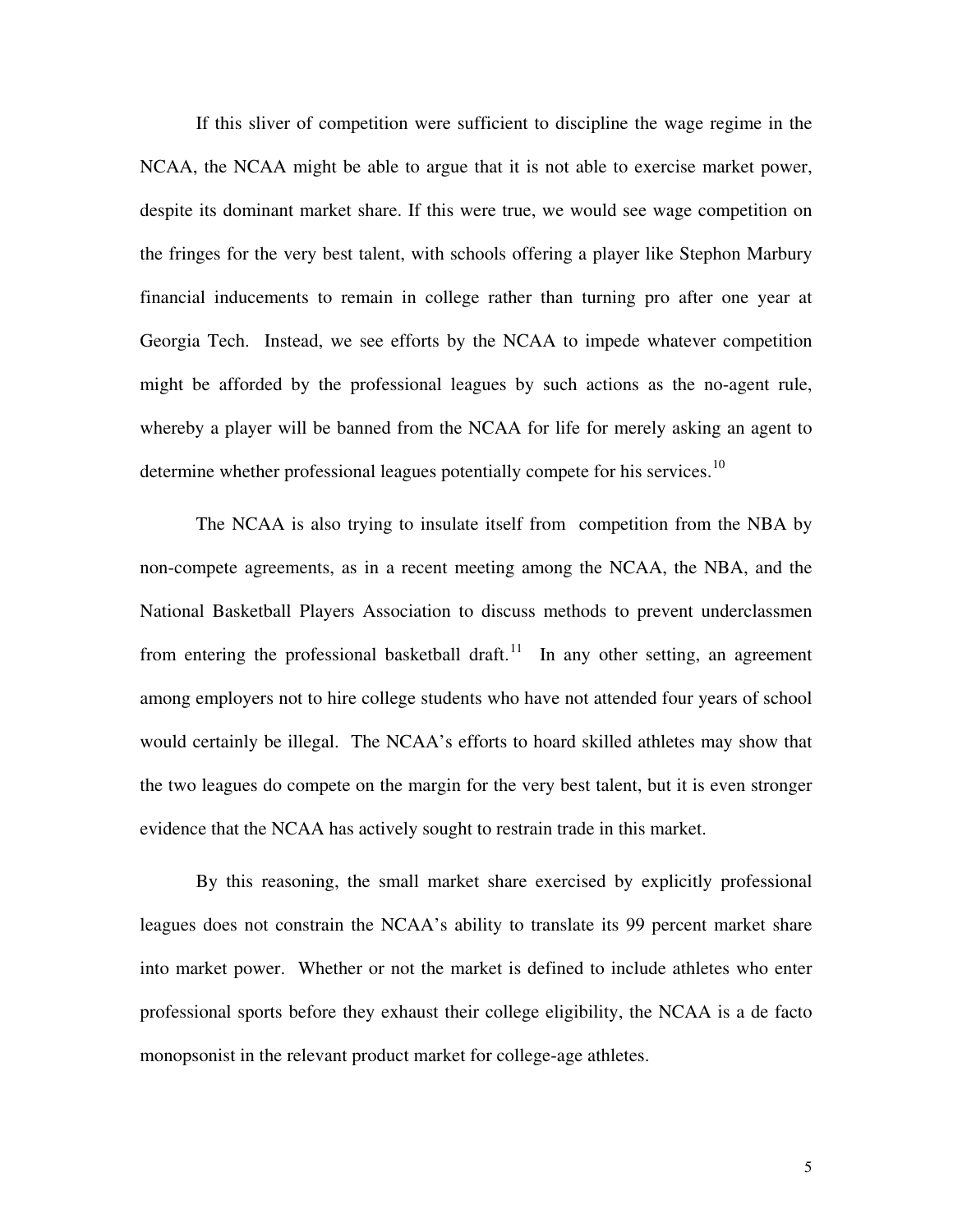**Potential Entry.** Antitrust authorities also look to the possibility of new entry into a market when evaluating market power. In this market there are at least two leagues in the planning stage, and so the market may see future competition. <sup>[12](#page-18-0)</sup> However, even if these leagues become viable, the NCAA will almost certainly remain the dominant firm in this market. Therefore, the possibility of new entry into the market is unlikely to change the general conclusions that the NCAA is a de facto monopolist in the market for collegiate-level athletics and a de facto monopsonist in the market for purchasing talent.

## **Liability and the NCAA's Defenses: Can Agreement on Wages Be Justified?**

To establish liability, it would be necessary to show that the NCAA has the ability and incentive to commit anticompetitive acts, and further that the NCAA's actions have caused harm to competition or consumers. In previous cases alleging cartel behavior, the NCAA has relied upon the fact that the courts generally consider the NCAA to be a procompetitive joint venture, capable of imposing reasonable and necessary ancillary restraints to create a valued product. In these cases, the NCAA has offered the need to preserve amateurism as evidence of the necessity and reasonableness of its rules preventing the payment of players. However, this line of argument has never been subject to full rule of reason scrutiny.

*Full Rule of Reason Analysis Needed: Is Amateurism Reasonable and Necessary?* If the NCAA's concerted agreement on athletes' wages were challenged in court, it is likely that the response would be that amateurism is a necessary and reasonable ancillary restraint needed to keep the joint venture (and thus the product) alive, both by creating a product differentiated from the NFL's or NBA's product, and to maintain competitive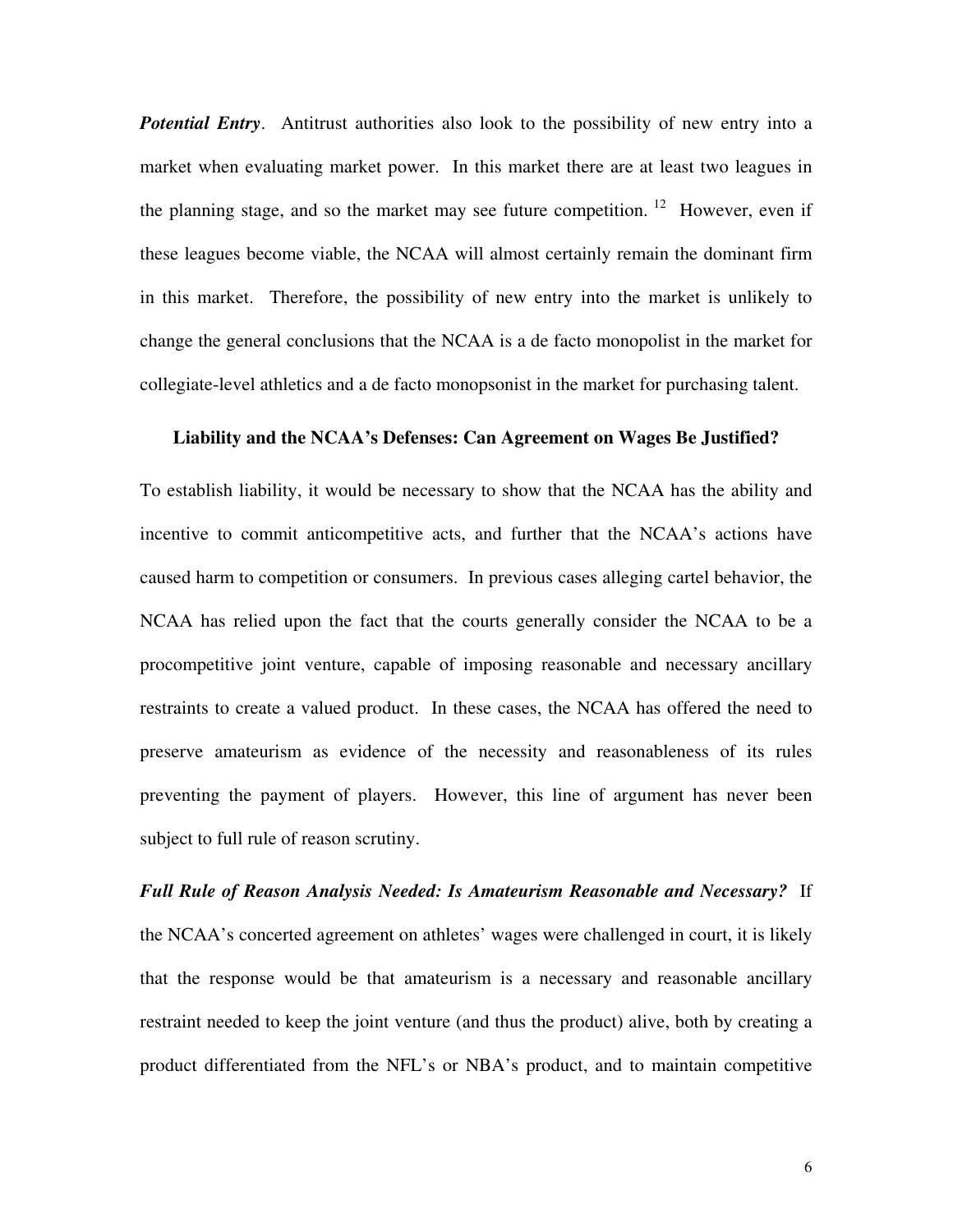balance. The argument in favor of amateurism is formidable in part because it is so commonly and uncritically accepted.

Ironically, *NCAA v. Board of Regents, 468 U.S. 85; 194 S. Ct. 3948 (1986)*, which established that the NCAA, despite generally being a procompetitive joint venture, was nevertheless capable of anticompetitive acts, has become the foundation of a body of case law insulating the NCAA from antitrust scrutiny with respect to amateurism. The Court found that "the NCAA seeks to market a particular brand of football -- college football. The identification of this 'product' with an academic tradition differentiates college football from and makes it more popular than professional sports to which it might otherwise be comparable, such as, for example, minor league baseball." The Court stated, without analysis, that the fact that "athletes must not be paid" was necessary "to preserve the character and quality of the 'product.'"

There is a subtlety here that seems to have been missed by later interpreters of *NCAA v. Board of Regents*. In essence, the *NCAA* Court said one thing: academic affiliation is what differentiates NCAA football from NFL football, and thus creates a market – i.e., this differentiation is procompetitive. The court then went on to assume that a particular restraint used to achieve that differentiation – amateurism – is both reasonable and necessary. In *NCAA*, there was no need to determine if amateurism was actually a reasonable and necessary restraint; the Court merely sought to highlight the comparative lack of justification for the NCAA's TV restraints.

However, in later cases, particularly *McCormack v. National Collegiate Athletic Ass'n, 845 F.2d 1338, 1340-41 (5th Cir. 1988)*, *Gaines v. National Collegiate Athletic Ass'n, 746 F. Supp. 738, 744 (M.D. Tenn.1990)*, and *Banks v. NCAA, 977 F.2d 1081,*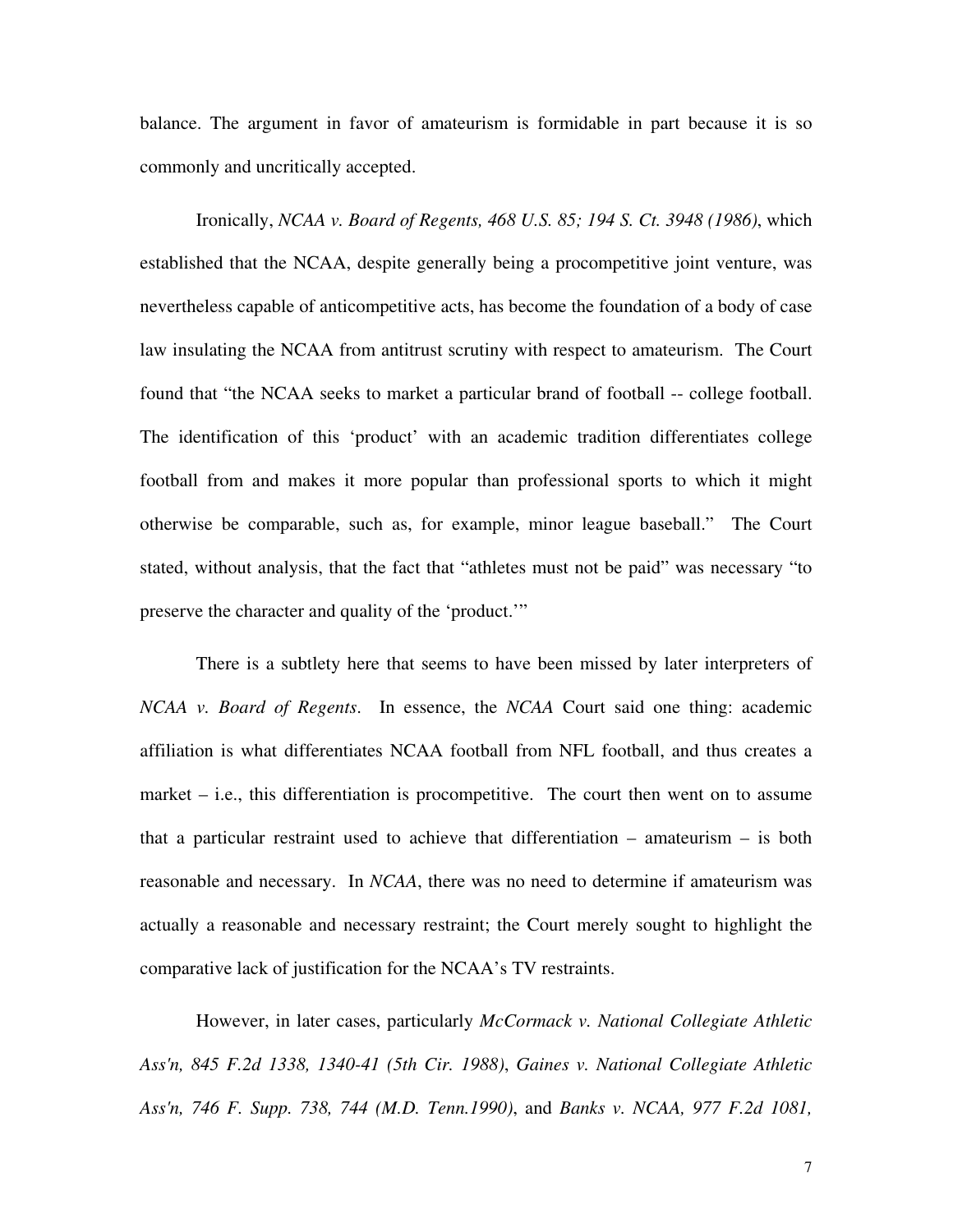*1088-94 (7th Cir. 1992)*, the courts have used *NCAA* as a starting point, reading Supreme Court dicta as evidence that amateurism itself has passed the reasonableness test, moving forward to evaluate specific follow-on rules designed to support amateurism.<sup>[13](#page-18-0)</sup> These cases analyze whether the NCAA's rules are reasonable and necessary for preserving amateurism, not if amateurism itself is reasonable and necessary. Since *NCAA* did not perform this formal analysis (because this question did not apply to the matter at hand), it remains an open issue for the courts.<sup>[14](#page-18-0)</sup>

The necessity for a formal full-scale rule of reason analysis of the reasonableness and necessity of amateurism is highlighted in the trial history of *United States v. Brown University, 5 F.3d 658 (3d Cir. 1993)*. The district court found that MIT (as the sole nonsettling defendant) had conspired with the eight Ivy League schools to prevent competition for talented students through merit scholarships. According to the district court, MIT and the Ivy League "created a horizontal restraint which interfered with the natural functioning of the marketplace by eliminating students' ability to consider price differences when choosing a school and by depriving students of the ability to receive financial incentives which competition between those schools may have generated." It was an "inescapable truth" that "by entering into the Ivy Overlap Agreements, the member institutions purposefully removed, by agreement, price considerations and price competition for an Overlap school education."

MIT had countered that this concerted action was necessary to advance the cause of affirmative action, by ensuring that merit scholarship competition for the best students did not lower the pool of money available to those most deserving of need-based aid. The district court rejected these arguments, saying they were insufficient to justify ignoring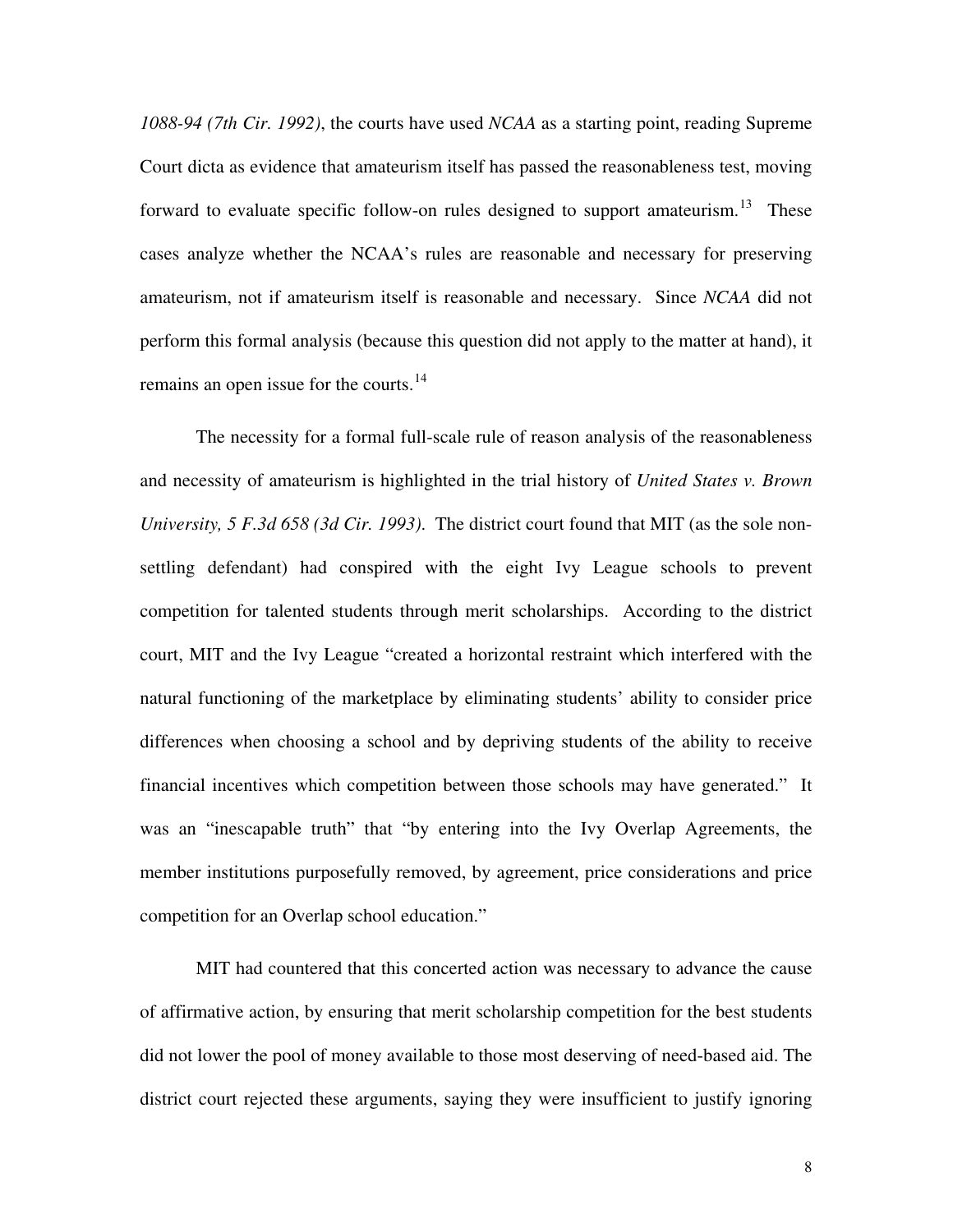the basic premise of the Sherman Act, which is that "the unrestrained interaction of competitive forces will yield the best allocation of our economic resources…" However, on appeal, the Third Circuit determined that the court had not properly weighed MIT's procompetitive arguments, and remanded the case for retrial under the full rule of reason standard. The case eventually settled, with MIT retaining the right to compare information on students with other schools but agreeing not to collaborate on financial aid offers, similar to the settlement reached with the other eight members of the Ivy Overlap group.

The original district court decision in *Brown University* contains strong parallels to the NCAA's role in the joint determination of maximal remuneration for college athletes. In both cases, the universities point to redeeming social benefits of the system, benefits generated, in part, on behalf of those other than those directly affected by the restraint in question. For the same reasons that the circuit court in *Brown University* insisted that these benefits be analyzed fully under the rule of reason, so too should the courts analyze the pro- and anticompetitive effects of amateurism before assuming it is necessary for the creation of the product. The final settlement prevented MIT from acting in concert on making financial inducements to students to attend MIT. This is very different from the current NCAA practice on financial inducements offered to student-athletes.

*If Amateurism Is Necessary, Why Are NCAA Sports So Professional?* In all respects save one, major-college sports are not amateur. The NCAA rules have been considered an attempt "to keep university athletics from becoming professionalized to the extent that profit making objectives would overshadow educational objectives" and that "the no-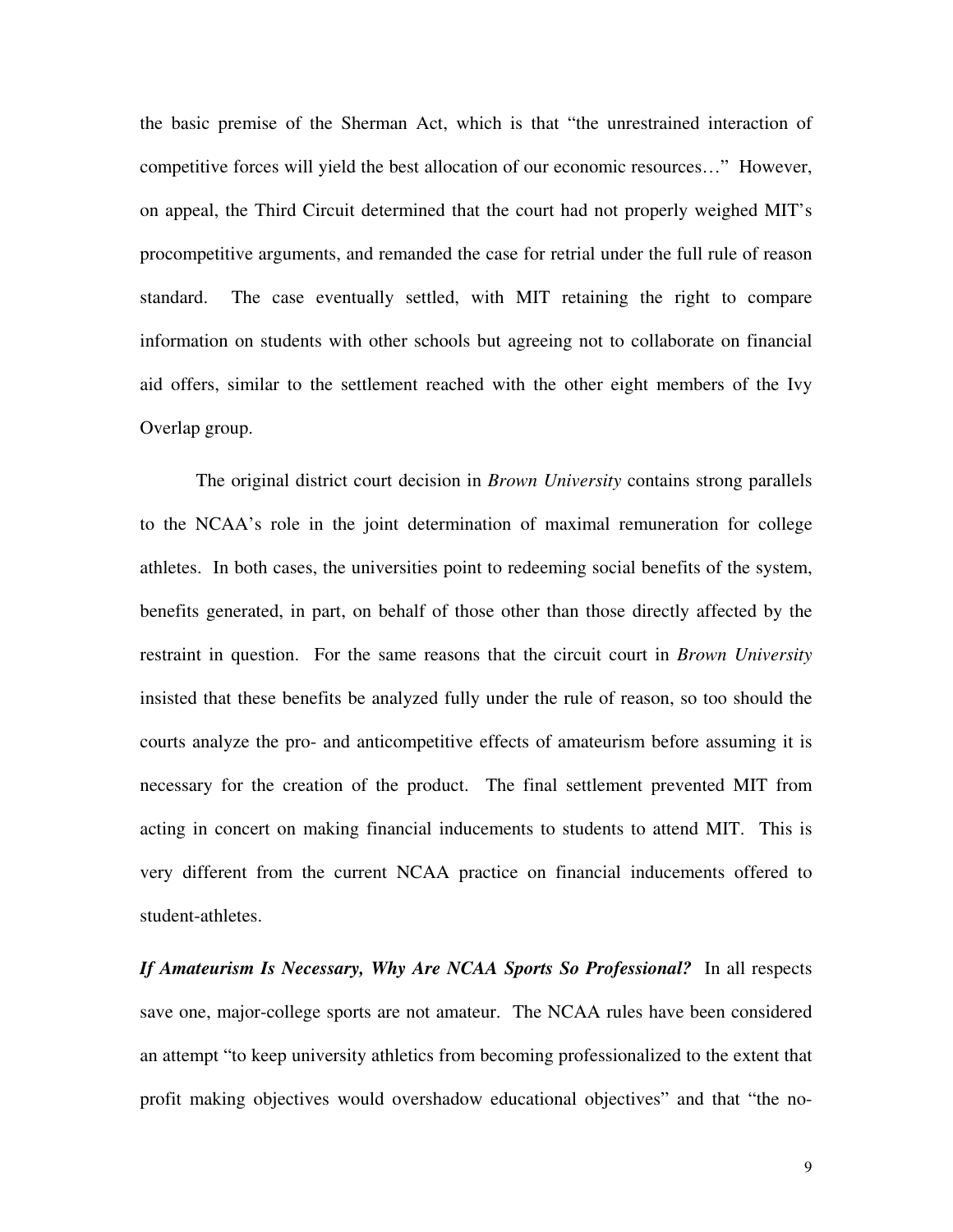draft rule and other like NCAA regulations preserve the bright line of demarcation between college and 'play for pay' football." In fact, they have not kept college sports from becoming professional; they have simply prevented players from receiving direct cash payments for their efforts.

On the supply side, the significant fact is that college sports are indistinguishable from "professional" sports on a wide variety of measures: stadiums are now covered with advertisements; bowl games now have sponsors' names; players now wear Nike "swoosh" insignia on their uniforms; games are rescheduled in order to coincide with broadcast and cablecast wishes; and coaches now get paid premiums for signing exclusive contracts with shoe manufacturers if their athletes will wear those shoes on the court. The very best athletes now often leave college before their last year of eligibility (sometimes even right out of high school) as the only way to cash in on their market value with the pros, since they have no cash-paying option at the college level; teams choose their schedules to maximize their chances to participate in multi-million dollar post-season events; and head coaches now earn up to \$2 million per year (Steve Spurrier, head football coach at Florida) to coach amateur sports, in largest part based on their ability to successfully recruit and sign the best high school talent. This is rent-seeking behavior by those in power. $15$ 

Furthermore, athletes do get "paid," but in mostly non-monetary equivalents, and a relatively small amount compared to their revenue-generating ability. That payment consists of tuition and room and board scholarships. Now, in keeping with the recently increased commercialization of college sports, the competition for talented athletes includes such non-price elements as lavish training facilities, enhanced assistant coach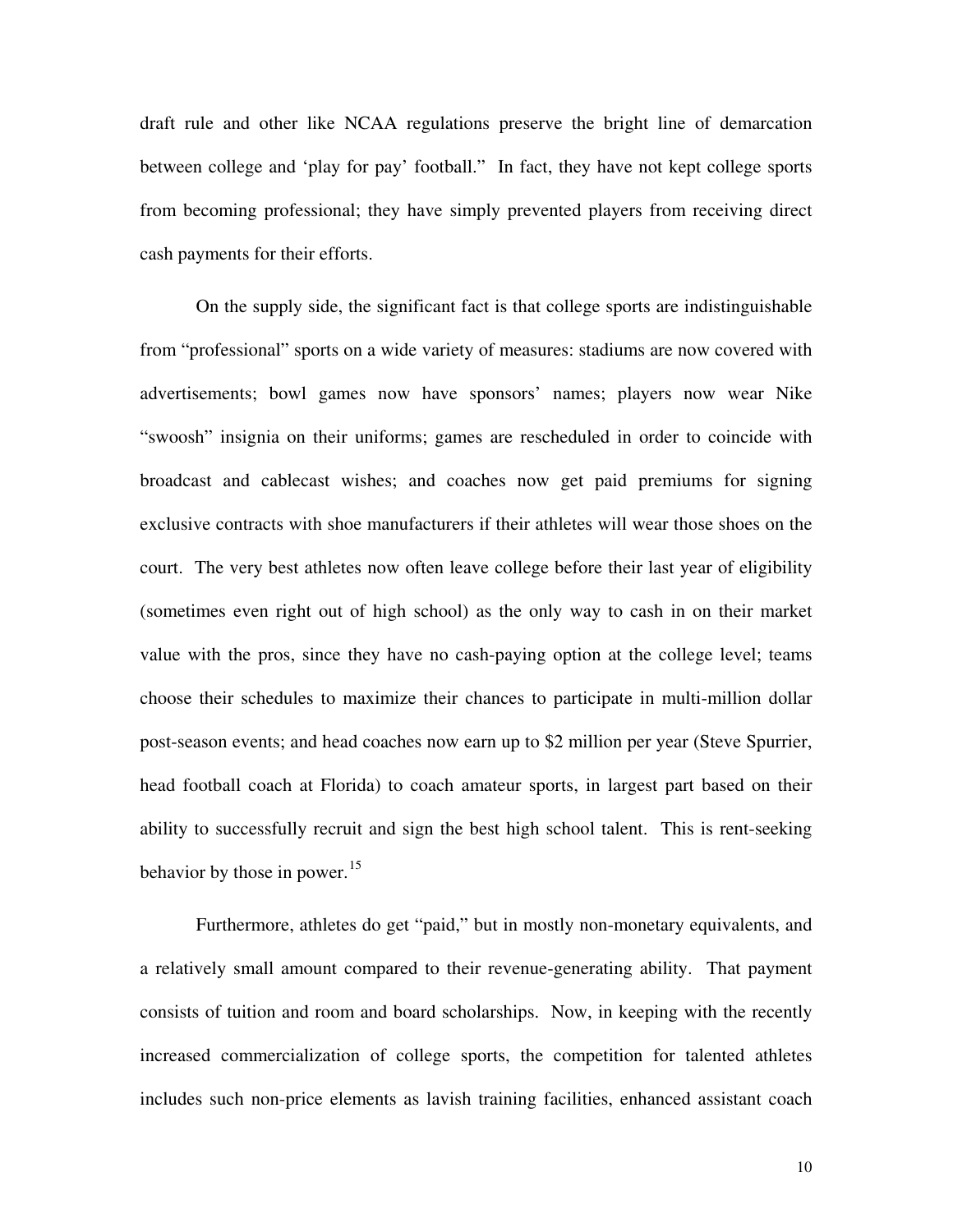instruction, exposure to future employers (professional teams and advertisers in search of spokesmen) through television, and heavy marketing and promotion of the individual stars. For example, football colleges now "nominate" their Heisman trophy "candidates" at the start of the season, followed by elaborate promotions and nationwide TV exposure. All of these are benefits given to players in exchange for their services, but, the bulk of the marginal revenue product and all of the cash flow that the athletes generate goes to the universities and their non-athlete employees (coaches, administrators, the NCAA, etc.), not to the athletes themselves.

*Does the NCAA Really Sell Amateurism? Is it Necessary?* The NCAA's claim that amateurism is an essential component of its product offering rests on the assumption that there is demand for "amateur sports" as opposed to "collegiate sports in general, regardless of whether the athletes get paid." This is an open question. Furthermore, the college game is no longer broadly perceived to be "amateur." Audiences do not view the players as "student-athletes," but rather as athletes who happen to attend class (sometimes). Fans accept the commercialization of college sports; the \$3.5 billion in NCAA revenue attests to that acceptance and cannot reasonably be perceived simply as infatuation with amateurism.<sup>[16](#page-19-0)</sup>

It is doubtful that colleges will lose a significant portion of their audience or their revenue if the athletes were paid. In fact, the biggest supporters of college sports, the booster clubs and alumni at each school, are also the ones who are often caught professionalizing the sport by paying their alma mater's athletes under the table. Again, college sports has had increasing success despite (perhaps because of!) the recent commercialization of the product since the *NCAA* decision in 1986. Whether a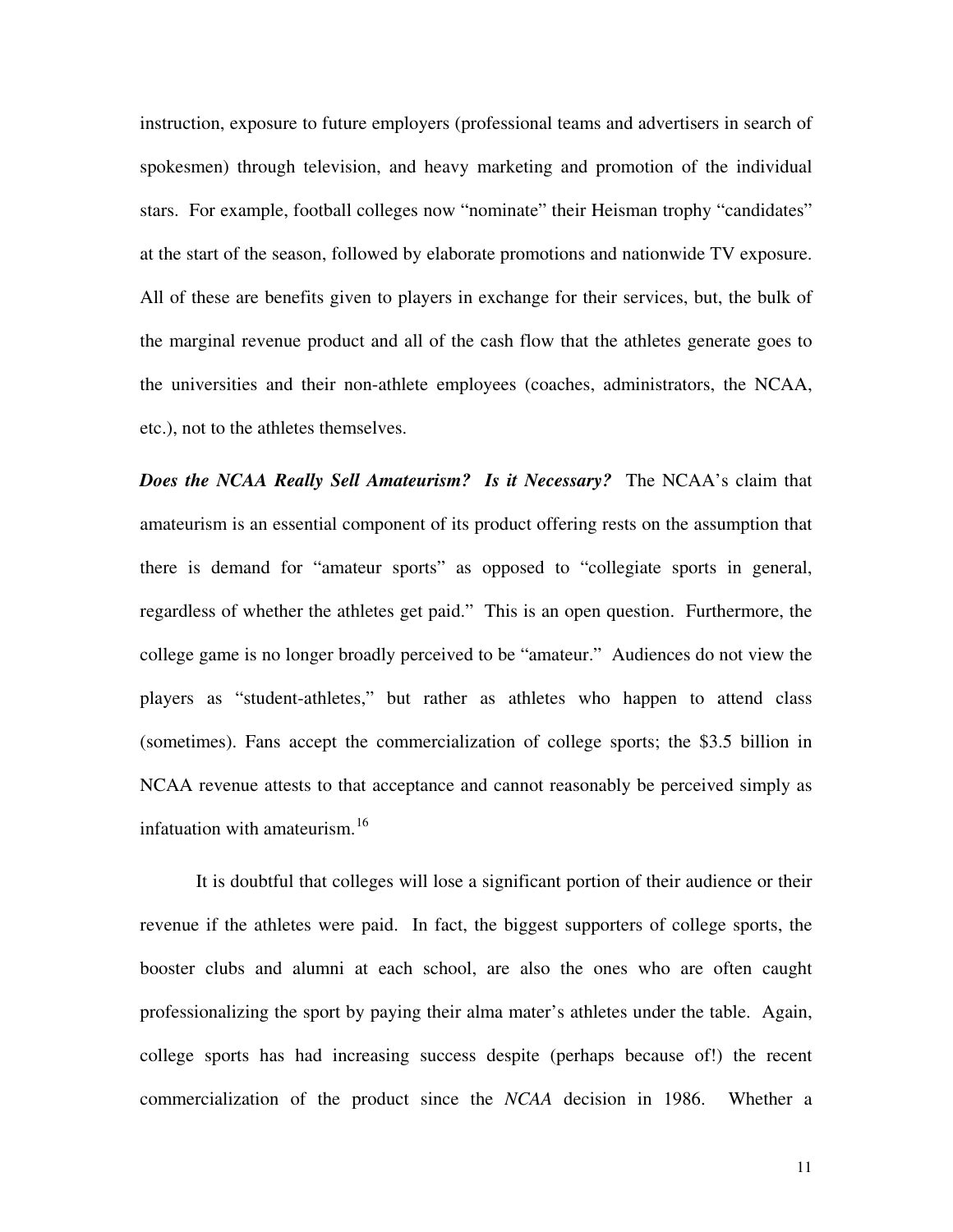significant block of fans would be turned off if athletes were paid is an essential component of a rule of reason antitrust analysis, not simply a fact for the NCAA to assert without critical evaluation.<sup>[17](#page-19-0)</sup>

There are many examples of amateur sports that have become professional without a serious decrease in the popularity of the product. In golf and tennis, the traditional majors were once amateur-only events. Rugby Union has recently made the transition to professional status.  $18$  Even the most hallowed amateur endeavor of all, the Olympics, has increased its appeal and revenue generation, even though it no longer requires that its athletes be amateurs.<sup>[19](#page-19-0)</sup>

It would be presumptuous to argue that professionalization directly caused the increase in popularity, but it is this same untested logic that the NCAA uses to defend amateurism. Fans may prefer college sports because they are "amateur," but they may prefer them instead because there is a long tradition of interscholastic rivalry. The two concepts can be separated, and to date, the NCAA has not been asked to substantiate its claims that it is amateurism rather than school rivalry as just one example, that truly differentiates its offering from NFL football or NBA basketball.

*A Reasonable Alternative: Conference-Level Decisions.* A resolution for properly solving the problems associated with the NCAA's cartel power put forth by Gary Becker is simply to break the monopsony power of the cartel by enforcing the antitrust laws and allow each university to independently decide what it wants to do.<sup>[20](#page-19-0)</sup>

What Becker's solution lacks, though, is a recognition of the necessity of some general agreement among sports competitors in order for the product to exist. Therefore, a more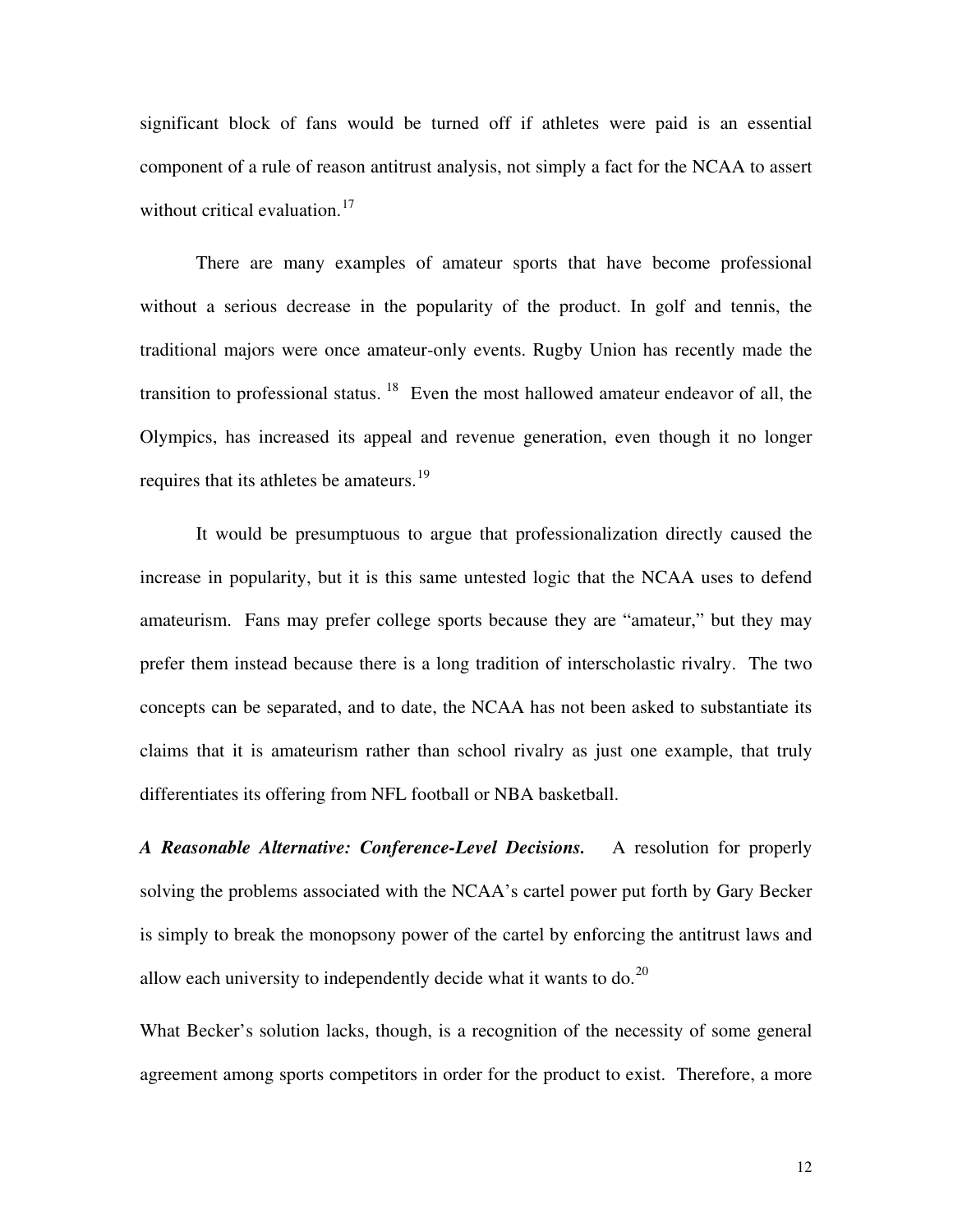viable alternative, that recognizes the necessity of coordination among teams to create league sports, is to devolve power from the NCAA to the various collegiate conferences. Conferences can play the procompetitive joint-venture role accepted by the courts in their treatment of sports leagues, creating the necessary competitive framework for the existence of the product. Each conference, then, could choose a common wage regime, and within that conference, the necessary balance for the creation of a team sport would be maintained, without the need for an overarching super-cartel to control the entire market for college-aged athletes.<sup>[21](#page-19-0)</sup> Moreover, the NCAA would still have a procompetitive role, ensuring that on-field or on-court rules remain standardized, and establishing rungs of competition, so that each conference could align itself for on-field competition with other similar conferences, avoiding a fragmentation of the sport into too many different games. $^{22}$  $^{22}$  $^{22}$ 

Some conferences might choose to allow their members to pay market rates to athletes in order, as procompetitive joint ventures, to attract top-notch talent and yet maintain competitive balance among the conference members. Other conferences might seek to create salary minima and maxima, which, in the context of the conference as procompetitive joint venture, might survive a similar rule of reason inquiry. Some conferences might choose to remain at the current level of in-kind-only payments, i.e., current NCAA-style amateurism, and seek to differentiate themselves in the market, not by attracting the top talent, but instead by offering the "real thing" to those fans who truly prefer this method of compensation. Finally, an Ivy League structure, where there are no athletic scholarships, might be adopted by some conferences.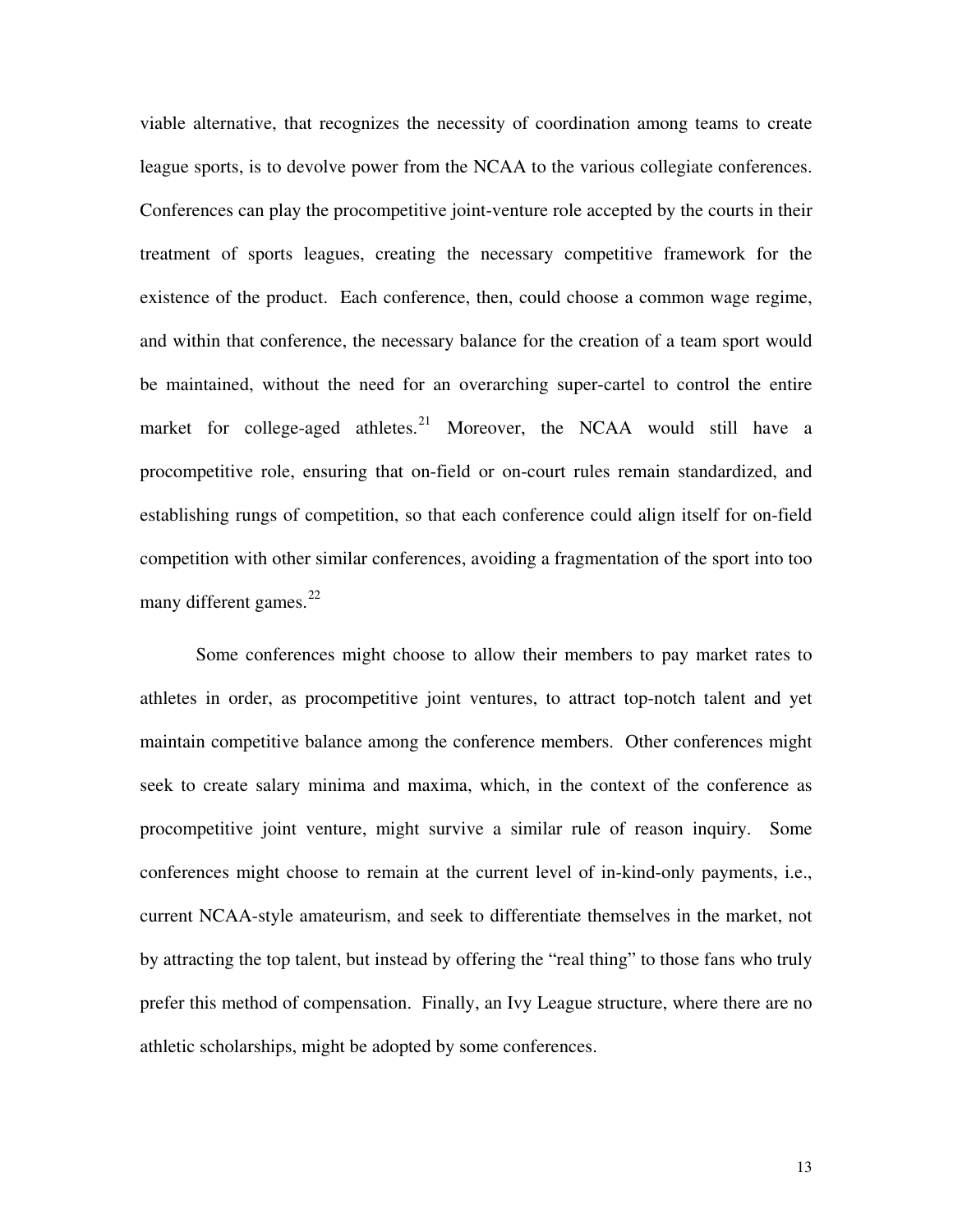Fans would be offered a wide variety of college sports options. The players would also be able to choose among programs and compensation schemes. There would be a diversity of offerings in the market, and these offerings could compete, on the field/court as before, and off the court in the hearts (and wallets) of the fans. The NCAA might argue that this would be chaos, but this chaos is typically defined in the antitrust literature as a competitive marketplace.

*Would Conference Level Restraints Ruin Competitive Balance?* Any analysis of the impact of a change in the NCAA's rules on amateurism must recognize that the current NCAA structure allows for significantly unbalanced matches. When Georgetown University plays Bethune-Cookman in basketball, two widely imbalanced programs operating under very different financial conditions square off. If compensation systems were to vary by conference, the Georgetown players would still win easily but now would also earn more money. Moreover, the current structure already pits teams that are compensated (those that offer athletic scholarships) against teams that are not (e.g., Ivy League schools).

At the very least, it remains to a trier of fact to determine if competitive balance is supported by the NCAA's rules on amateurism. In *Law v. NCAA*, the NCAA made the parallel argument that collusion to fix wages for assistant coaches was necessary to preserve competitive balance.<sup>[23](#page-19-0)</sup> In *Law*, the Court stated that despite whatever procompetitive role the NCAA plays in general, when it comes to concerted action regarding the hiring of inputs, its actions were naked price fixing. In fact, the Court stated the NCAA had to prove "that the salary restrictions enhance competition, level an uneven playing field, or reduce coaching inequities."<sup>[24](#page-19-0)</sup> Similarly, the NCAA has yet to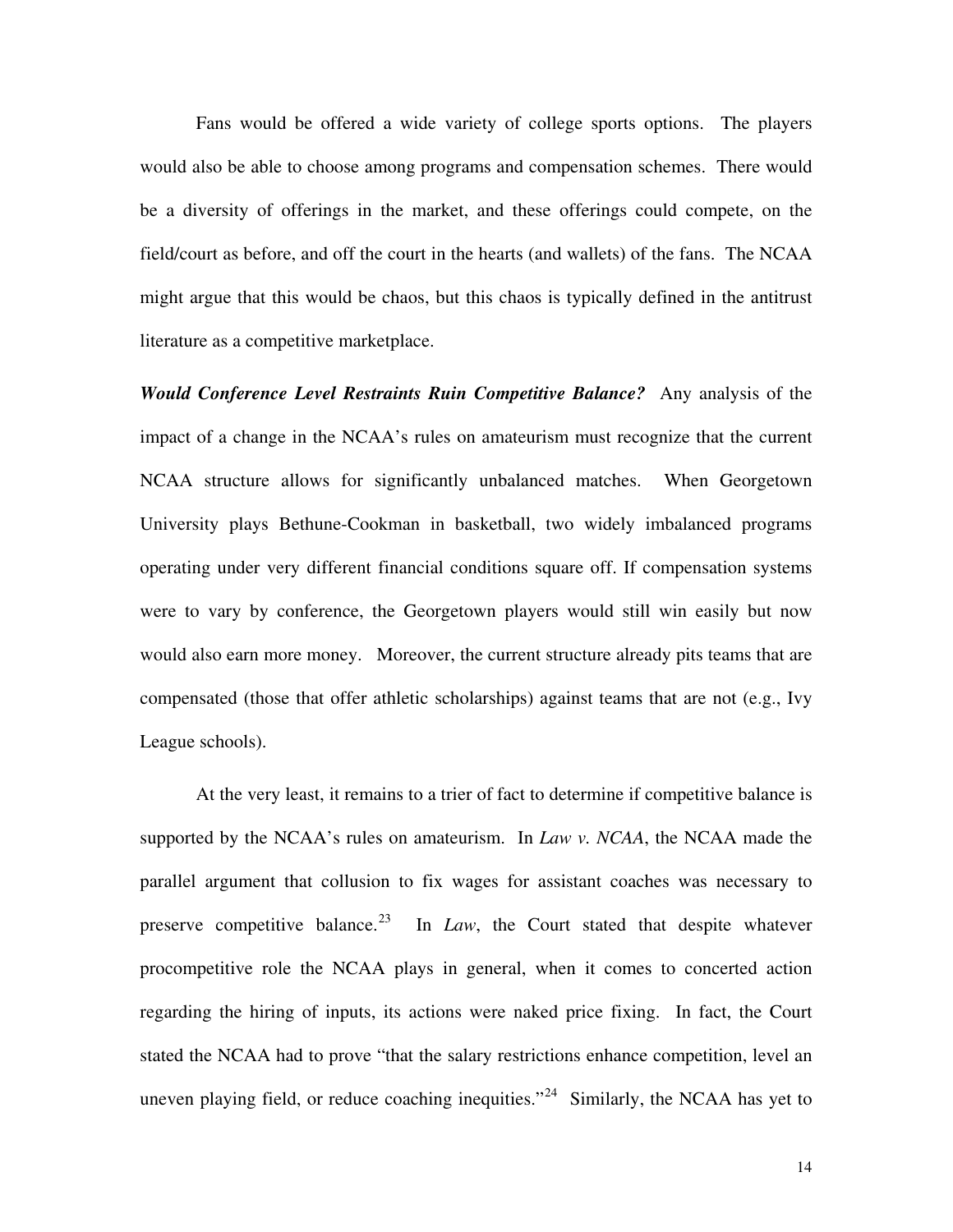demonstrate that the current level of competitive balance would be harmed by the addition of wage competition to the options currently available for attracting top talent to college athletic programs.

A Conference-based college sports market would most likely become more competitive and competitive balance might be enhanced.*[25](#page-19-0)* Leagues would compete for fans by choosing the wage structure that brought them the best combination of talent and fan appeal. If amateurism really sells tickets, then few schools will find it profitable to pay their athletes openly, and conferences that choose a paid regime will fail in the marketplace. If instead, talent sells tickets, and some conferences choose to pay for talent, they would likely gain market share at the expense of amateur conferences, etc.*[26](#page-19-0)* Fans would also likely see higher quality contests as the top athletes might continue to play college sports instead of jumping prematurely to the professional leagues (where often their talent languishes at the end of the bench for the years they would have been playing, and starring, collegiately, and perhaps receiving an education). The end result of this inter-brand competition should be a more attractive and more profitable college sports market.*[27](#page-19-0)*

*Would Conference Level Restraints Destroy the Product?* Would certain elements of the product cease to exist if the NCAA no longer imposed a single wage regime across all of Division 1? The most obvious candidate is the NCAA end-of-season championships, which some might argue would be threatened by a fragmentation of the wage regime in the NCAA. However, this assumes the current system requires that most conferences face an equal chance of competing in earnest for the championship. This assumption ignores the fact that since 1967, teams from eight conferences have won the thirty-three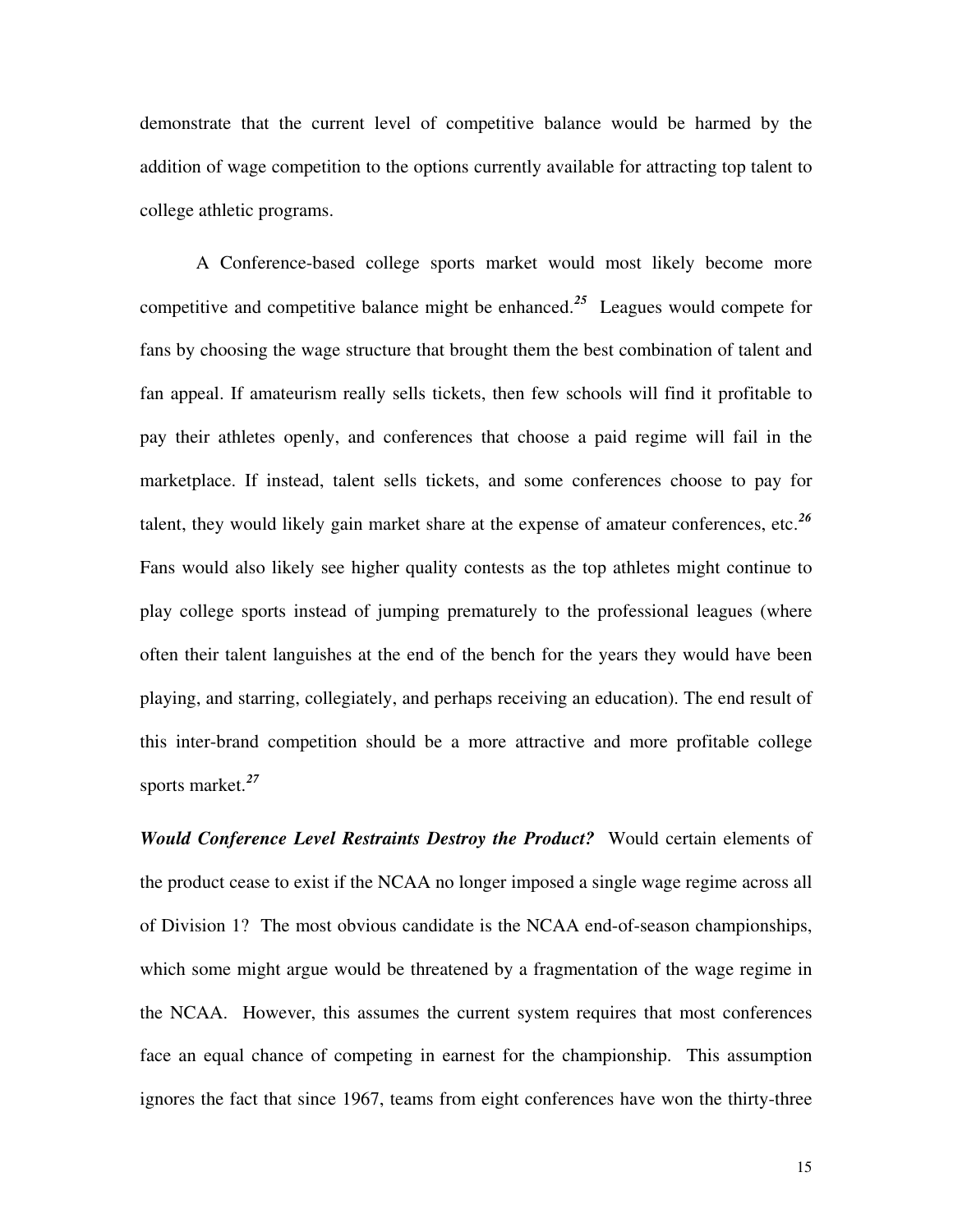NCAA men's basketball championships, with five of those conferences capturing twenty-eight of those wins.<sup>[28](#page-20-0)</sup> There is no reason to suspect that a tournament matching dominant (well-paid) conferences against underdogs with lower (or no) compensation would be any less appealing than the current system which pits dominant conferences against underdogs at a common wage level.

A more troublesome negative externality is that the non-revenue-generating sports would have to get more of their funding from sources other than the two major sports programs. It is worth noting that the estimated surpluses the NCAA generates as a whole include the cost of this cross-subsidization, so there are sufficient profits to absorb some of these increased costs.<sup>[29](#page-20-0)</sup> The question of whether the success of women's college athletics since the passage of Title IX has been financed by the exploitation of certain male athletes is worthy of its own body of literature.<sup>[30](#page-20-0)</sup> This question does, however, raise important social questions, parallel to those raised in *Brown University*, beyond the scope of this article. It is worth noting, however, that the cross-subsidization in *Brown* was by affluent students admitted to Ivy League universities for the benefit of poor, primarily minority students. In the case of the NCAA, the revenue is generated disproportionately by African-Americans and the cross-subsidized sports are predominantly white. The issue is by no means clear-cut.  $31$ 

## **Conclusion**

The quote from the NCAA bylaws given at the beginning of this article harkens back to an era in college sports when the flow of dollars to and within athletic departments was simply a necessary function in order to allow sporting events to occur. Today, the NCAA rivals MLB, the NHL, the NBA, and the NFL in terms of its revenue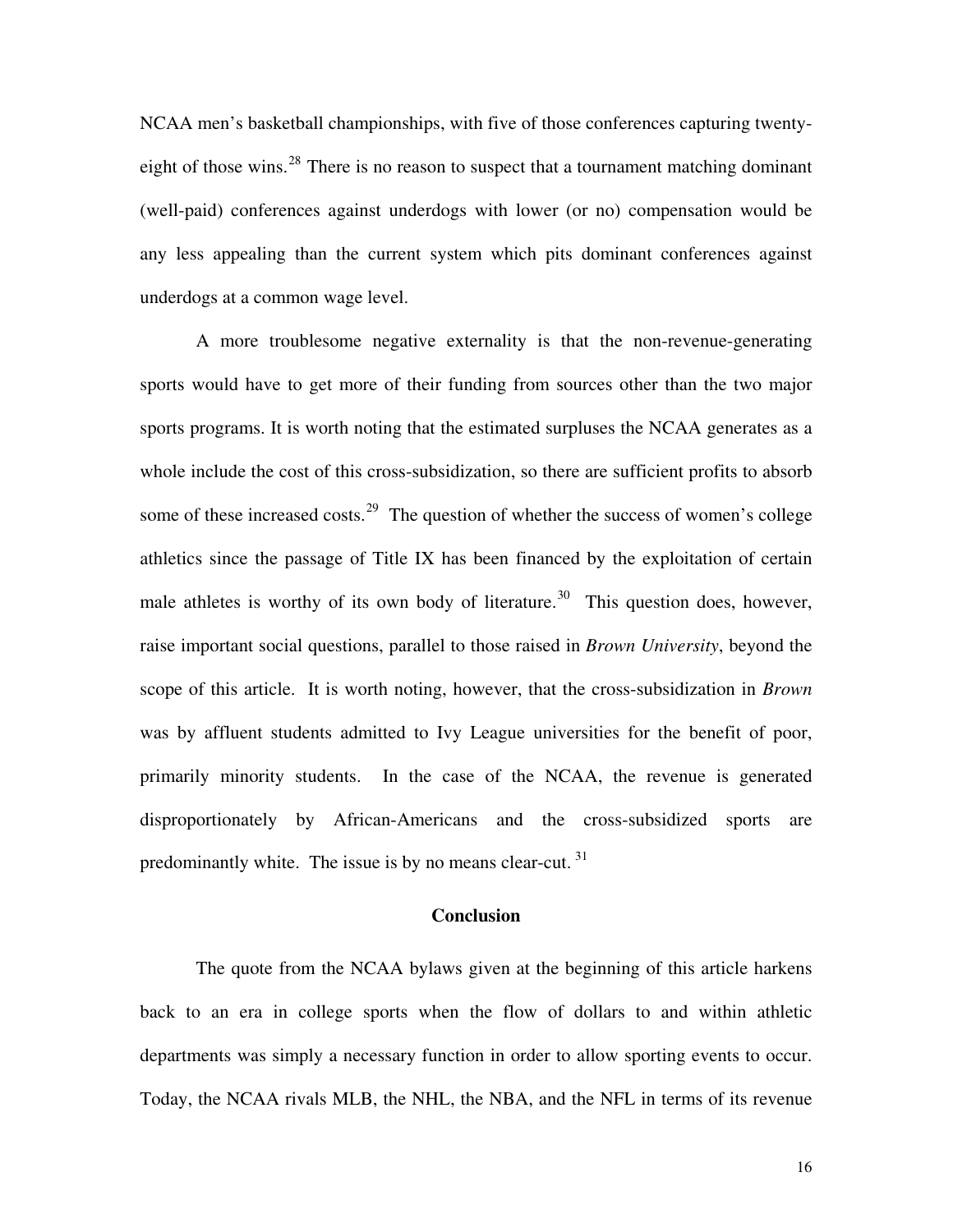<span id="page-17-1"></span>size, and so the question remains: is amateurism a necessary and reasonable restraint? The answer must be no. College sports need not include amateurism to prosper. National on-field and on-court competition can thrive in a system of conference-level wage regimes, with the added benefit of off-court competition.

In truth, if the NCAA took its mission to be that "student-athletes should be protected from exploitation by professional and commercial enterprises," the first and worst offender with which the NCAA should grapple would be the \$3.5 billion NCAA itself. A way to prevent the exploitation of the athletes is to allow competition among teams to pay players a salary in exchange for their services.

-

<span id="page-17-0"></span><sup>(</sup> Daniel A. Rascher, Ph.D., is a Senior Economist at LECG, Inc. and an Adjunct Professor of Sport Management at the University of San Francisco. Andrew D. Schwarz is a Senior Economist at LECG, Inc. The views expressed in this article are solely those of the authors and do not necessarily reflect the views of LECG, Inc., or the University of San Francisco. We would like to thank Ernie Nadel for his valuable input.

<sup>&</sup>lt;sup>1</sup> See Arthur A. Fleisher, Brian L. Goff, and Robert D. Tollison, The National Collegiate Athletic Association: A Study in Cartel Behavior, (1992). More recently, Andrew Zimbalist has discussed the role of the NCAA and the exploitation of college athletes. He does not advocate paying the athletes unless they are removed from the student population and essentially become minor league players. See Andrew S. Zimbalist, Unpaid Professionals: Commercialism and Conflict in Big-Time College Sports, (1999). <sup>2</sup> "Rents" is the term used by economists to refer to profits above the competitive return on the invested capital. In other words, rents are unearned economic profits.

<sup>&</sup>lt;sup>3</sup> This growing disparity has even caused some beneficiaries of the current structure to question its fairness. Without directly advocating that college athletes be paid, Kelvin Sampson, men's basketball coach for the University of Oklahoma, recently asked: "We're talking \$6 billion [in TV revenue over eleven years]. Why can't some of that go back to the student-athlete?" See the December 15, 1999 Associated Press article, Sampson: Players Deserve Something.

<sup>&</sup>lt;sup>4</sup> In 1989, expenses for Division 1 football were 72% of revenues. By 1997, expenses stood at 58%. For the same time period, D1 men's basketball expenses dropped from 58% of revenue to 46%. For the quantitative details of this growth in revenues relative to expenses, contact the authors.

<sup>5</sup> The per se standard is laid out in *Northern Pacific Railway. Co. v. U.S*., 356 U.S. 1 (1958), where the Court stated "there are certain agreements or practices which because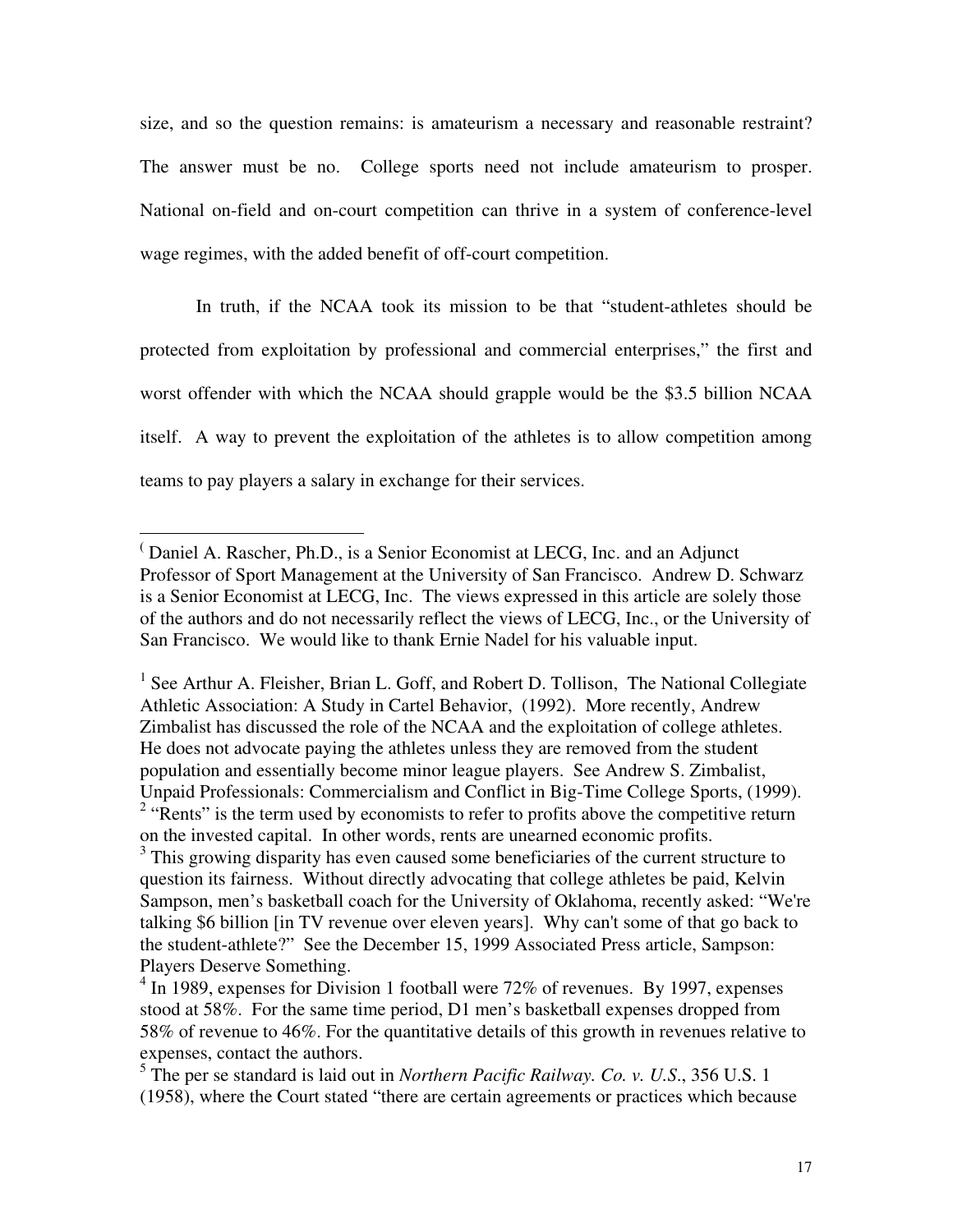of their pernicious effect on competition and lack of any redeeming feature are conclusively presumed to be unreasonable and therefore illegal without elaborate inquiry as to the precise harm they have caused or the business excuse for their use."

6 See *NCAA v. Board of Regents*, and *Law v. NCAA.*

<span id="page-18-0"></span>-

7 See Michael A. Flynn & Richard J. Gilbert, *The Analysis of Professional Sports Leagues as Joint Ventures*, Economic Journal (forthcoming) for more on professional sports leagues as joint ventures.

8 Arthur A. Fleisher, Brian L. Goff, and Robert D. Tollison, *The National Collegiate Athletic Association: A Study in Cartel Behavior*, The University of Chicago Press, Chicago, 1992, p. 68.

<sup>9</sup> Nevertheless, a professional league would employ about twenty players per year in basketball, where Division IA teams "employ" well over 3000 players, and even fewer in football, where Division 1A teams retain the services of well over 10,000 players. Consequently, if the market were defined to be sufficiently broad to capture explicitly professional demand for these early jumpers, the NCAA would still have about 99 percent of the market.

<sup>10</sup> In this effort, the NCAA has had a willing ally in the state legislatures, twenty-eight of which have passed laws making it illegal for an agent to approach a college athlete in an effort to induce him to test if there is competition for his services. Violation of these laws, in some states, constitutes a felony! The fact that the NCAA has so woven itself into the American system that states can criminalize one adult helping another adult to explore employment opportunities is astounding. Imagine a law preventing a college recruitment office from helping students find paid internships during the school year. <sup>11</sup> See http://www.sportsmapnews.com/060199.htm.

 $12$  The likely size of these leagues (6 or 8 teams) will potentially have a significant, but small, impact on the market for these athletes services. See [www.cpbl.com](http://www.cpbl.com/) and [www.aba2000.com](http://www.aba2000.com/).

<sup>13</sup> *Banks* contains particularly tortured logic: "We fail to understand how the dissent can allege the NCAA colleges purchase labor through grant-in-aid athletic scholarships offered to players when the value of the scholarship is based upon the school's tuition and room and board, not the supply and demand for players." If *Banks* had directly alleged concerted action by the NCAA to prevent supply and demand from applying in this market, the court might have seen the circularity of its reasoning.

<sup>14</sup> There were pre- *NCAA v. Board of Regents* cases such as *Hennessey v. NCAA,* 564 F.2d 1136, 1146 (5th Cir. 1977*)*, and *Justice v. NCAA,* 577 F. Supp. 356, 382 (D. Ariz. 1983), that presumed amateurism to be a legitimate goal of the NCAA. *Justice*, citing *Hennesey*, draws a distinction between NCAA rules that are "increasingly accompanied by a discernable economic purpose" (and thus subject to antitrust scrutiny), and those designed "for the protection of amateurism" (and thus not subject to antitrust scrutiny). Almost fifteen years after *Justice* it is difficult to see how an agreement among 90+% of all competitors in a market to fix the wages paid to their primary input can be anything but "economic" in purpose.

<sup>15</sup> Rent seeking is activity designed to garner a share of unearned economic profits, i.e., rents.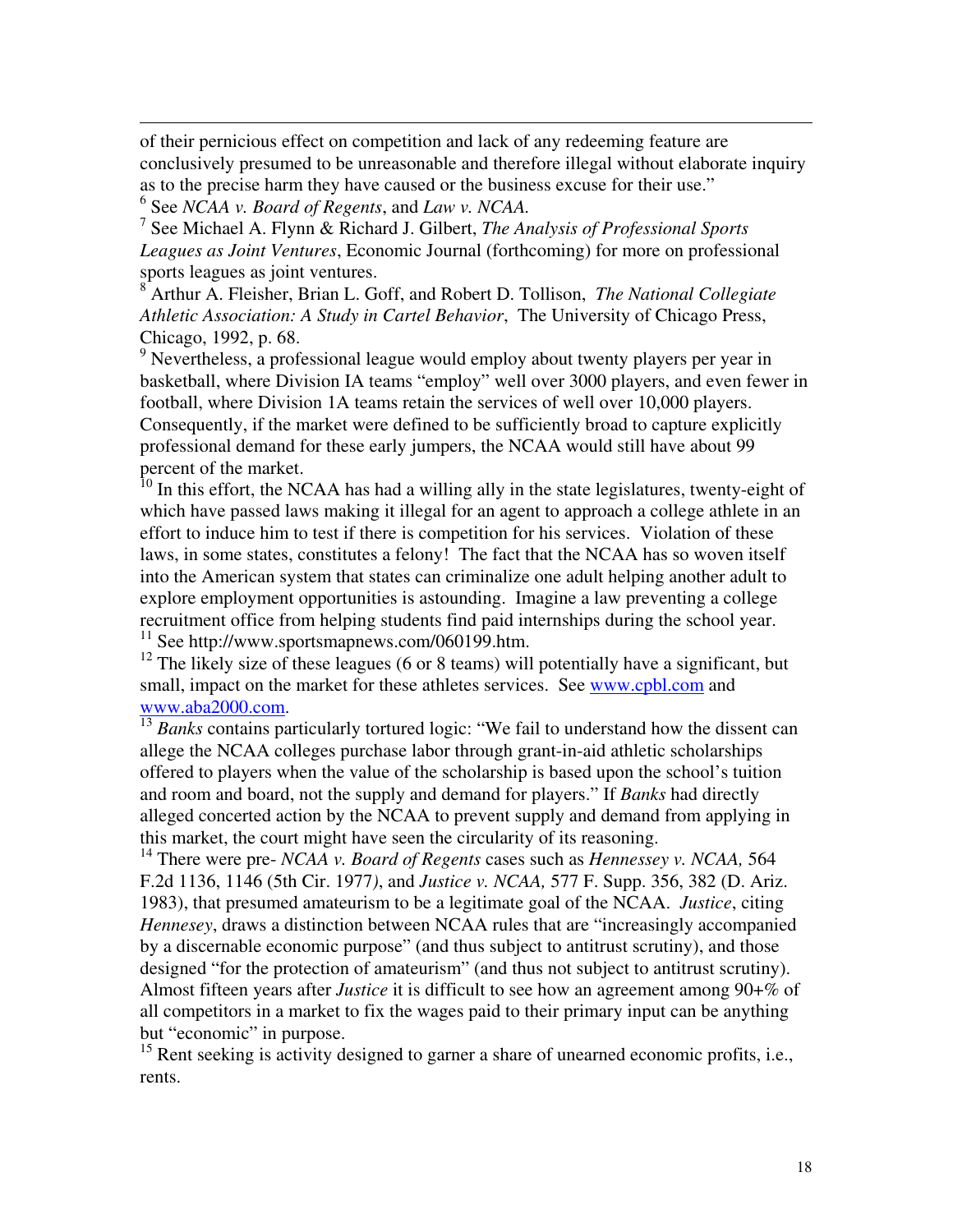<span id="page-19-0"></span> $16$  In fact, the NCAA does allow professional athletes to play in NCAA sports. Current rules allow for a player to retain amateur status in one sport while playing as a professional in another.

-

From a theoretical perspective, the NCAA's argument about amateurism as a "product" quality" flies in the face of generally accepted theory. It is inappropriate to consider price of an input as a factor in the consumer's utility function, except for the alleged "luxury" or "demonstration" goods.

 $18$  "The professional era has helped revitalise the game in England, which, it has to be said, was getting a little stagnant." See Ian Malin, *Mud, Blood and Money: English Rugby Union Goes Professional*, p. 13 (1997).

 $19$  Regarding this change, Mike Moran, Director of Public Information for USOC, said as in college sports, Olympics fans knew that some athletes were paid under the table, and this led the organizers to make the change: "We wanted to rid ourselves of the hypocrisy. Sponsors put up large amounts of money to support the Olympic Games and we think our athletes should share in that." See *USA Today*, 9/18/96.

<sup>20</sup> See Gary Becker, *College Athletes Should Get Paid What They Are Worth*, Bus. Wk., Sept. 30, 1985, at 18.

 $21$  Some might note with irony that we are suggesting collusion at the conference level, an activity that was effectively barred by the various settlements in *United States v. Brown University*. However, this is just another example of a case where sports need cooperation that other activities might not. Concerted action may not be necessary for the Ivy League to provide financial aid to students, but it is necessary, at the appropriate level, for the Ivy League to exist as a distinct sports league.

 $^{22}$  The NCAA might also facilitate the transfer of schools from one conference to another if they found themselves out of step with their conference's decision of payment for athletes.

 $23$  The NCAA lost this case (affirmed by the Tenth Circuit) on summary judgment. On March 9, 1999, the NCAA settled, agreeing to pay \$54.5 million (an estimate of lost wages) to the approximately 2000 D1 entry-level assistant coaches who had been harmed by this agreement to fix wages.

<sup>24</sup>  $[I_{\text{Law}} v. NCAA, \frac{http://laws.findlaw.com/uscircs/10th/963034.html}{http://laws.findlaw.com/uscircs/10th/963034.html}$  $[I_{\text{Law}} v. NCAA, \frac{http://laws.findlaw.com/uscircs/10th/963034.html}{http://laws.findlaw.com/uscircs/10th/963034.html}$  $[I_{\text{Law}} v. NCAA, \frac{http://laws.findlaw.com/uscircs/10th/963034.html}{http://laws.findlaw.com/uscircs/10th/963034.html}$  for page]]

<sup>25</sup> The idea of creating competing joint ventures in sports is not new. Stephen Ross has advocated breaking up monopoly sports leagues, claiming that the increased competition will ultimately benefit consumers. See Stephen Ross, *Break up the Sports League Monopolies*, in P. Staudohar & J. Mangan, eds. (1991), The Business of Professional Sports.

 $26$ <sup>26</sup> This would give lower prestige conferences an additional recruiting tool when competing for talent with the current dominant conferences: the ability to pay higher salaries. Compare this with the court's theory in *Law. v. NCAA*, footnote 15.

 $27$  In fact, if the courts were to find that conferences are at the correct level for ensuring the various benefits of common structure on wages, the likely result would be a differentiated market for products, similar to the markets for branded goods.

Consequently, the law on these two types of markets would both encourage reasonable intrabrand restraints, with the aim of promoting interbrand competition. This